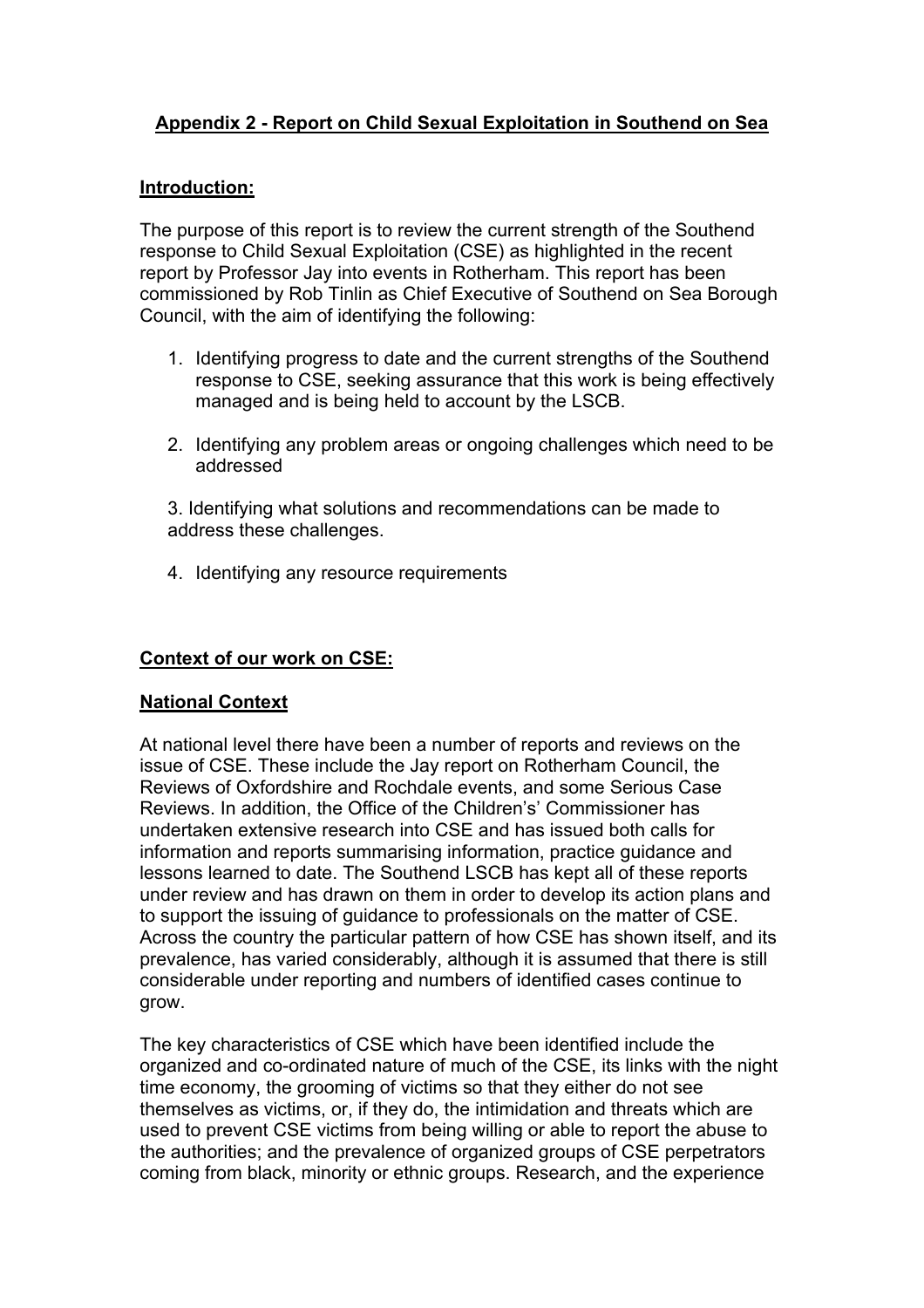of other LSCBs and their partners nationally, also identifies a strong link between children and young people who go missing from home or care and those who are at risk of CSE.

Missed opportunities by professionals to intervene to prevent the exploitation of young people have been identified as being caused by professionals being insufficiently enquiring, not seeing their behaviour as abuse (eg by defining them as prostitutes as was the case in Rotherham) and also by them being labeled as criminals eg because of their use of drugs or alcohol or as out of parental/carers control when going missing

## **Local Context**

Southend has an increasingly diverse population, with the black, minority and ethnic population rising from c. 6% to c. 13%. Southend agencies and their staff will need to incorporate the messages from Rotherham and other areas regarding balancing cultural awareness and being free to express concerns regarding potential CSE within all sectors of the population.

The LSCB has incorporated the learning from Rotherham and other areas into its training materials and operational protocols, and continues to keep all new information about CSE under scrutiny.

From February 2012 Southend LSCB established a working group on CSE which includes the SET partners (Southend Essex and Thurrock, with whom we share procures in safeguarding). The group is chaired by Essex Police and a CSE action plan has been put in place which focuses on the development of protocols and guidance, a risk assessment tool, and the training of practitioners in the recognition of CSE.

The implementation of the action plan via the Southend SVAB and LSCB is largely complete. The working group has developed its remit to include coordinating activity of all the partners around the issue of CSE. The working group also co-ordinates the sharing of information regarding missing children and vulnerable adults and those identified as being at risk of sexual exploitation to ensure that they and their families receive good support. The LSCB has provided online training for 450 practitioners working with children and young people and has provided training for CSE champions who are identified by all statutory partners, secondary schools, children's homes, private foster carers and private and community organisations. A CSE Champions Forum has been established to support this group in their work.

### **Current Practices and how well they are working**

Currently, when a practitioner identifies that a child or young person may be at risk of CSE they complete a risk assessment tool with their CSE champion. The toolkit enables the practitioner to identify the level of risk posed to the child or young person and the most appropriate pathway to seek a multi agency response to support them and their family.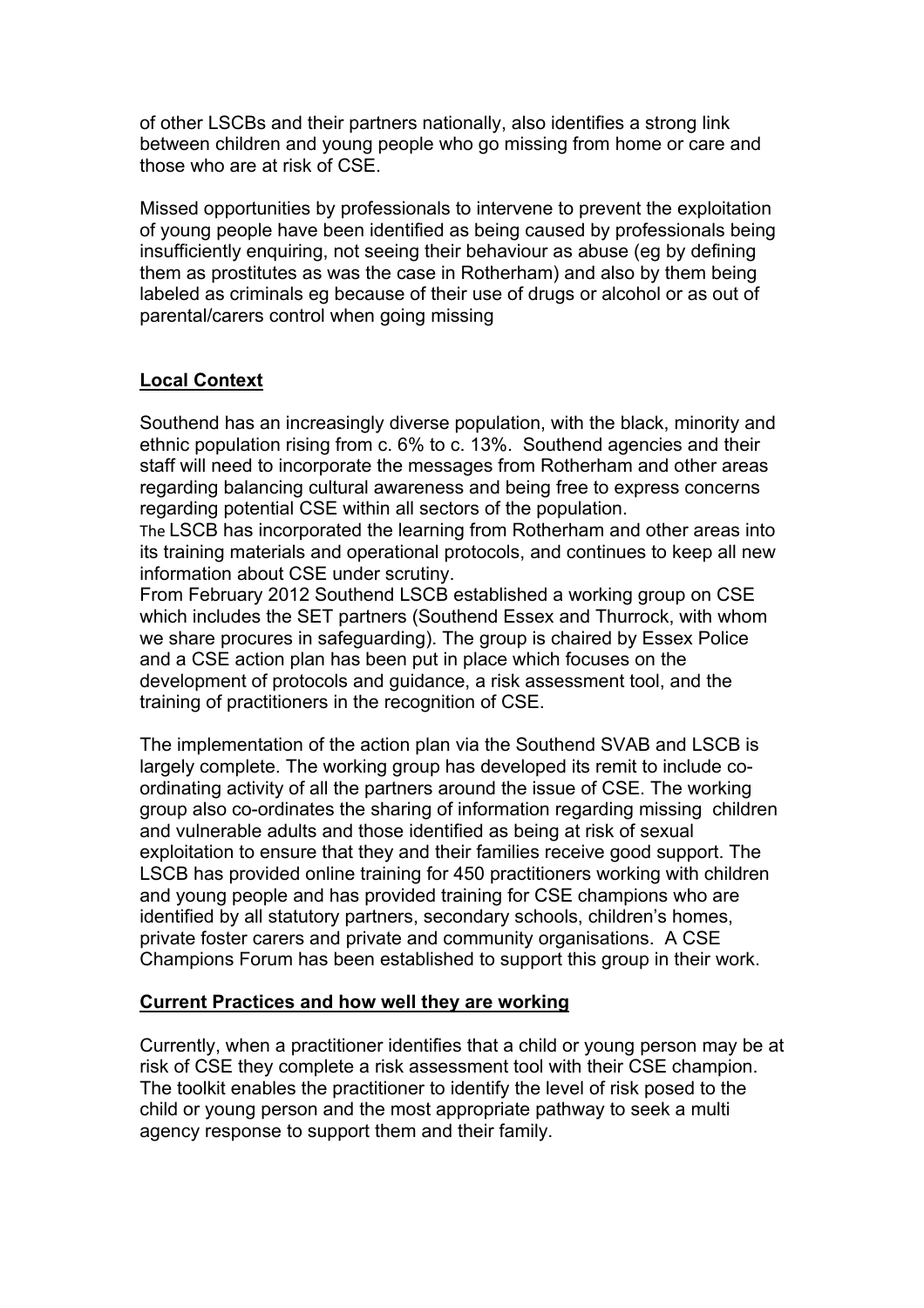At the same time practitioners are asked to complete a CSE information sharing form, to provide intelligence to Essex Police to assist in the identification of victims and perpetrators.

Information regarding children and young people identified as being at risk of CSE, or who regularly go missing from home or care is shared on a multi agency basis at the Southend LSCB CSE and Missing Group to ensure all are being appropriately supported.

All Children and Young People who go missing from home or care are now offered a return home interview by an independent worker. Emerging trends from the outcomes of these interviews are addressed by the LSCB CSE and Missing Group

Awareness raising work is being undertaken in schools and with the community in addition to targeted professionals and organizations such as licensing officers, the hotel trade etc. who play a key role in helping to identify and disrupt CSE activity

Over 90 CSE champions and GP Leads have been identified and provided with training, with ongoing support and training provided though quarterly CSE Champions Forum meetings

Southend Borough Council uses a range of powers to support the prevention, identification and disruption of CSE including:

- Licence Conditions for premises –including specific provisions for preventing harm to children. Able to use regulatory powers to prevent use of licensed premises to groom and expoit young people
- Extensive CCTV coverage in the Town Centre and surrounding areas (plus the ability to deploy mobile cameras) – 24 hour operation of cameras and an Out of Hours Call centre which manages any calls received. Specific links to Police with the CCTV set up. Has been used to improve CCTV coverage of an identified CSE 'hotspot' to disrupt activity of perpetrators
- SOS Bus in place in town centre.This is part of the night time economy measures. Volunhteers and staff have received CSE awareness training and are able to identify and support young people at risk of **CSE**
- Emergency call points located in many key premises in the town centre enabling any person to raise concerns with the Police etc. Enables young people at risk of exploitation to seek assitance
- Behave or Be Banned (BOBB) which enables premises to bar individuals. Can be used to disrupt activities of perpetrators bringing young people into licensed premises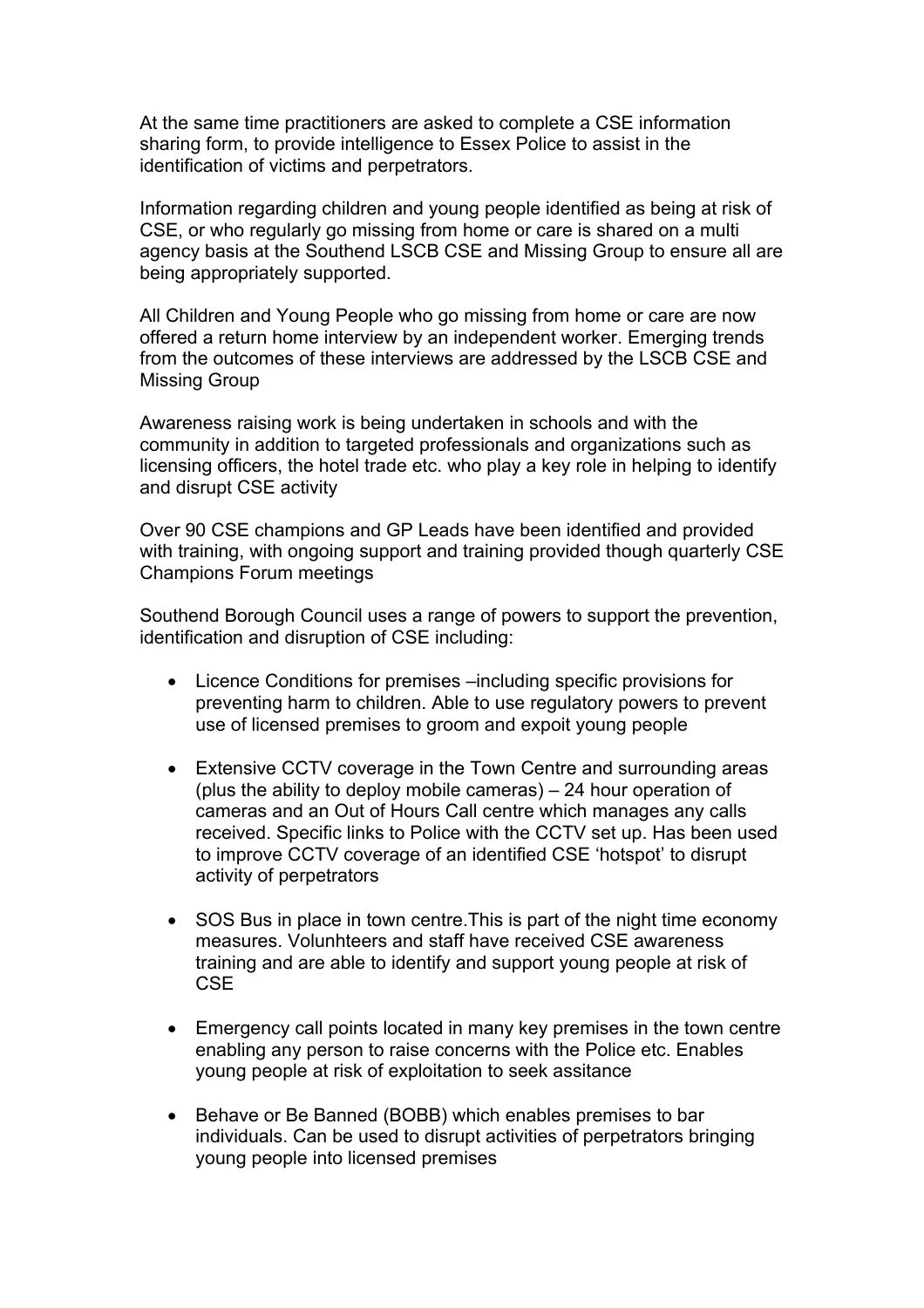- Purple Flag a number of coordinated activities across many Council and external partner services to provide a safe and vibrant town centre 'offer'.
- Licensing of taxis / Private Hire vehicles / drivers vetting of drivers on application and regularly via DBS. Promoting new Vehicle Conditions to control any in-car CCTV to ensure access to images is only possible via Police / Council. Taxis have been used in other areas to transport young people for the purpose of sexual exploitation.
- Trading Standards promote Challenge 25 for sale of alcohol. Prevents the purchase of alcohol by younger perpetrators of CSE.
- A number of town centre partnerships in place where information is shared and issues raised for targeting resources. Ensures that where CSE activity and perpetrators are identified this is shared between partners to ensure coordinated approach

Southend LSCB has, to date, been unable to obtain data from Essex Police regarding the number and quality of CSE information sharing forms received from Southend practitioners, so has been unable to assess the effectiveness of this process.

A number of children at risk of CSE are being supported throughout the Southend staged intervention model, and the LSCB is developing its performance information to evidence outcomes for these young people. However, not all aspects of the current arrangements are working well, and whilst it is felt that Southend has put in place some of the elements needed for an effective CSE response, this report offers the opportunity to review and analyse what still needs to be done to ensure we move forward in providing an effective response. One of the main concerns is the low number of referrals to date leading to the suggestion that we are currently, like many parts of the UK, likely to be suffering under reporting of CSE, mainly because as highlighted in the reports to date, there is under reporting by victims and professionals are not able to get beneath the surface of presenting issues in order to uncover CSE.

A response to CSE in Southend must therefore work at a wide range of levels in order to be effective, and whilst at the present time the basic referral pathways and procedures are in place, there is more which needs doing to fully address CSE "in the round".

We recommend that the LSCB and its partners identify appropriate, accessible, channels for practitioners and the public to raise concerns regarding potential CSE activity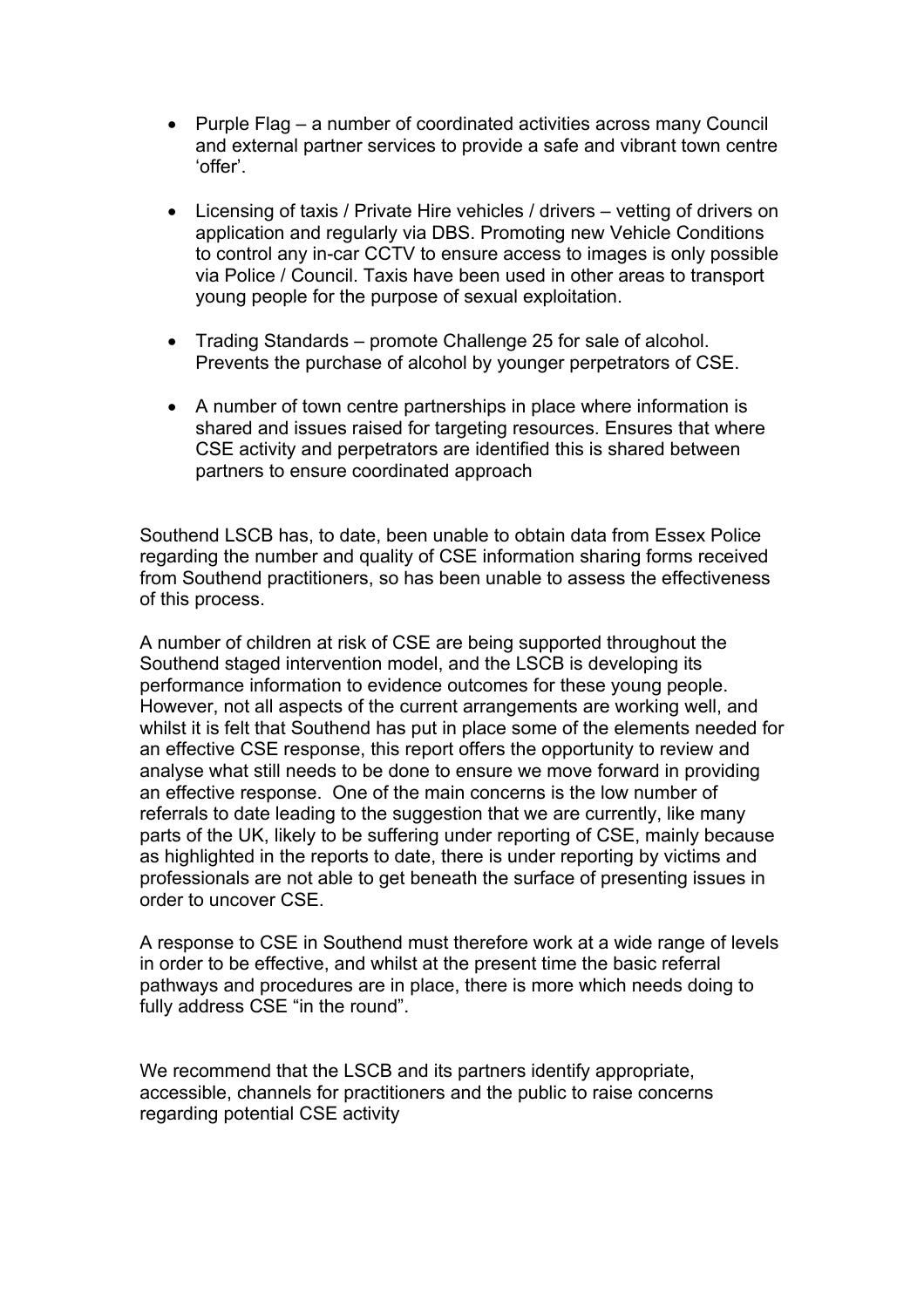## **Analysis of Southend situation**

## **i) Leadership Culture and Political will**

The Rotherham events highlight that whilst practitioners were in some cases effectively raising concerns about CSE, the leadership and culture at the top of key organisations such as the Local Authority and the Police, were not conducive to effectively addressing the issues. The two key aspects highlighted were fear of disturbing community relations (as the perpetrators were from an Asian background) and failure to offer effective leadership or a suitable climate to listen to victims and act accordingly. The leadership and political climate in Southend does not resemble that in Rotherham- there is strong and effective leadership in the Council, support from senior officers in Essex Police, a corporate approach and good partnership working. Nevertheless, elected members and some senior officers of the council and its partners have not had any dedicated CSE training and it is therefore recommended that this is redressed.

**We recommend that safeguarding children training is organized for all elected members and senior officers of the Council and its partners, including CSE. All political groups leaders should be asked to make attendance at this a priority for their Members.**

## **ii) Partnership Approaches**

Across the partnership there is a need to strengthen operationally links and working practices as well as improving data flows around CSE. There is a need to improve recognition by practitioners especially, by means of a more enquiring approach, and to improve their confidence in investigating and responding to CSE. Every partner to the LSCB needs to have its own plan in this respect, and the LSCB should co-ordinate these.

## **We therefore recommend that all LSCB partners should have a defined CSE plan which are overseen in their development by the LSCB**

**Reviews of cases, such as that for Rotherham, indicate that historically CSE cases have not always been identified and addressed effectively**

**We therefore recommend that, as proposed by the SET LSCB group and Essex Police, partners review cases on a multi agency basis from the last 5 years, which may have been missed opportunities to identify CSE**

## **III) The Police**

There is a strong lead on CSE at a senior level in the Police and a very senior police officer has chaired the SET CSE Group. At present there are a few of areas of concern in relation to Essex Police's response to CSE. Most notably, the three key individuals within Public Protection who have led the police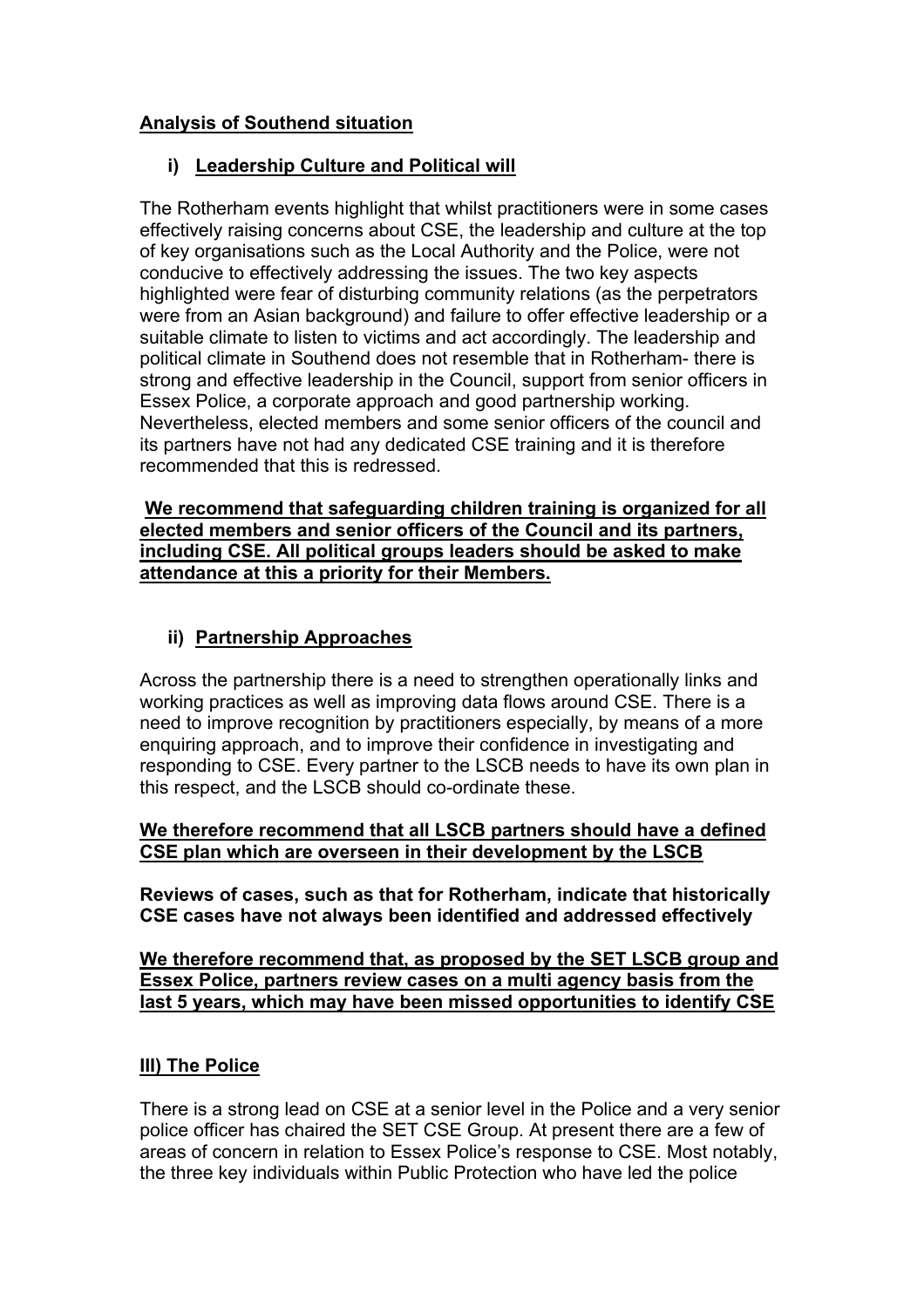response to CSE have all moved to new positions outside of the Public Protection function, and it is felt that this poses a risk to the continuity of the CSE work.

The LSCB is not currently assured that referrals to Southend of medium or low risk CSE victims are being directed correctly by Essex Police using the Southend Integrated Locality Framework. In addition, police internal information sharing where cases are allocated between or across different police teams has been problematic in some cases.

The LSCB will be seeking assurance regarding the degree to which front line police officers have been trained in CSE awareness and can therefore identify cases and respond appropriately.

The provision of performance information and mapping of intelligence from police activity across Southend in order to better identify the venues, perpetrators, patterns and networks, which will form the basic intelligence background to police and partner work in Southend is currently inconsistent.

**We recommend therefore that a project officer is appointed by Southend Council to work on these and other issues in order to improve the operational response and interface around CSE, with the police and other partners, and also to drive forward the development of services responding to CSE as described elsewhere in this report. In order to undertake this role the project officer should be able to communicate directly with chief officers of partner organizations. We recommend that this role is at least at Service Manager Level.**

### **Iv) The Courts**

There is an identified need to work with the Courts and CPS to improve both the scheduling and the victims experience when they are acting as witnesses. The recent CSE case which has been investigated in Southend was due to be heard at Southend Court and was deferred at short notice due to scheduling issues and the unavailability of a suitable judge. For victims of CSE giving evidence is a highly stressful and distressing experience and everything possible should be done to ensure this is minimised.

**We recommend therefore that a significant piece of work is undertaken with the Court Service to improve the way CSE cases are heard and to support vulnerable witnesses. It needs to be identified who can lead this work as the LSCB has no HMCTS interface. The proposed project officer can then support this work. HMCTS should also be requested to identify a representative to the Community Safety Partnership**

### **v) Health**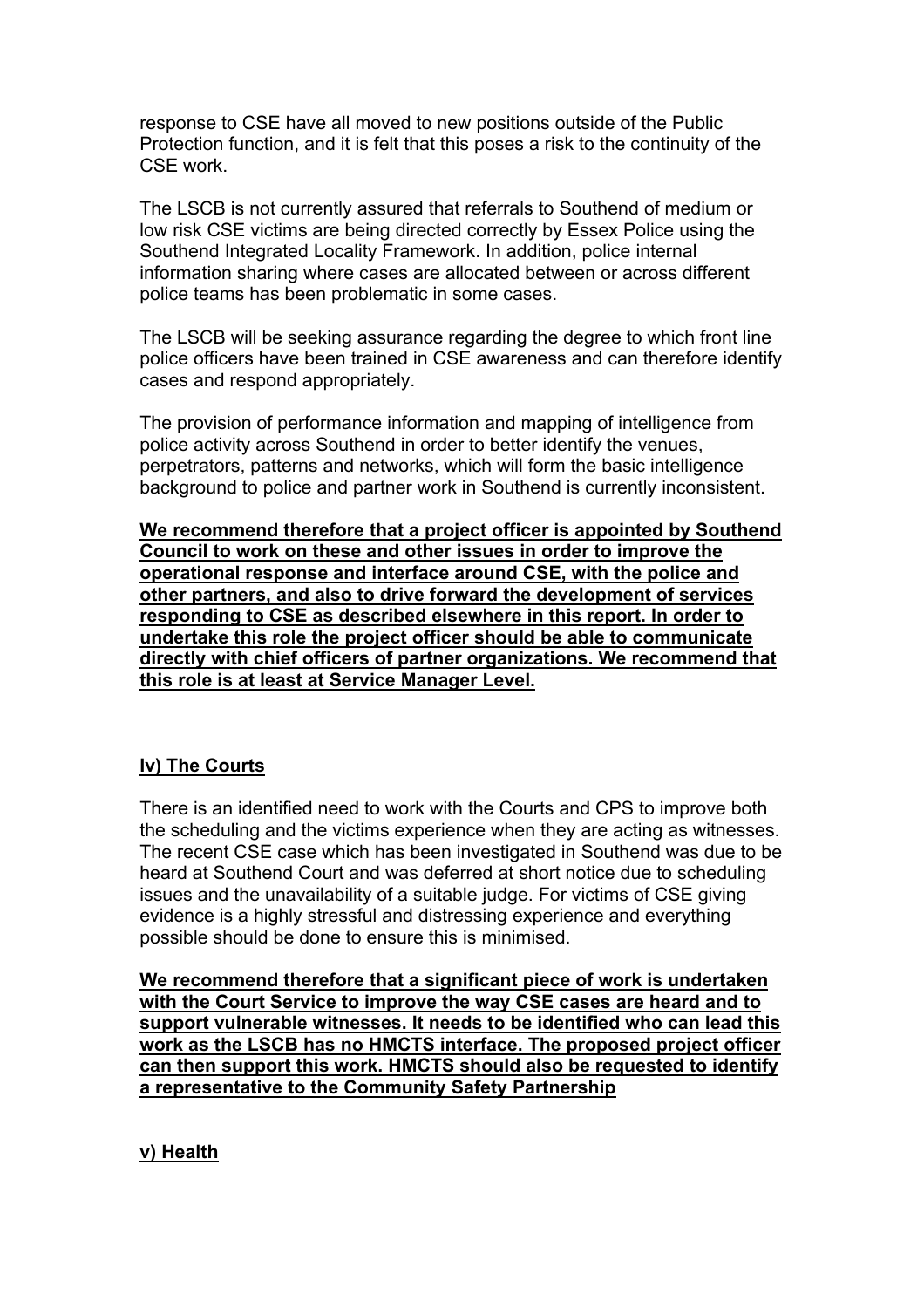Many potential sources of referral lie within the health system, for example sexual health clinics, the hospital including accident and emergency services, GPs and primary care staff and school nurses. There is a need to improve reporting of suspected CSE cases and a need to educate health professionals as well as to take steps to improve the voice of children and young people in these health services. Some of these areas could be included in the remit of the proposed project worker, and the overall health plan will be part of the LSCB CSE implementation process.

The LSCB will be seeking assurance regarding the degree to which front line health workers have received CSE awareness training, and can therefore identify and respond to cases appropriately

**We recommend that the Director for Public Health and Director for Children's Services consider what CSE services should be included the 0-18 (25) commissioning of health care.**

**We also recommend that a series of workshops for GPs and other frontline primary health staff, to raise awareness of CSE, should be commissioned**

#### **vi) The Community**

It is important that the local community understands where to report CSE concerns and how to get a service. It is also important that local communities understand that CSE will not be tolerated, that perpetrators will be prosecuted and that victims will be supported. The Rotherham report outlines how perpetrators felt confident to continue with abuse as there were no convictions being made.

Getting messages out to the local community and other front line staff, including licensing officers, streetscene workers, parks staff and door supervisors, can be enhanced by working through some of the third sector organisations and SAVS, and through the use of the LSCB Community Sub Group. However at present such efforts are impeded by the LSCB website which is not well constructed and has been identified as needing some resources to make it more it for purpose.

#### **We recommend that resources are identified to improve the LSCB website as a matter of urgency**

A further need is to develop the type of community profiling which will create a more intelligence led approach to CSE, allowing for police approaches such as disruption and prevention. This should combine any relevant information about areas such as licensing, the hotel trade, taxis, and take away addresses, if these have been seen to play a local role in CSE, as they have elsewhere. In addition information derived from previous CSE cases, analysis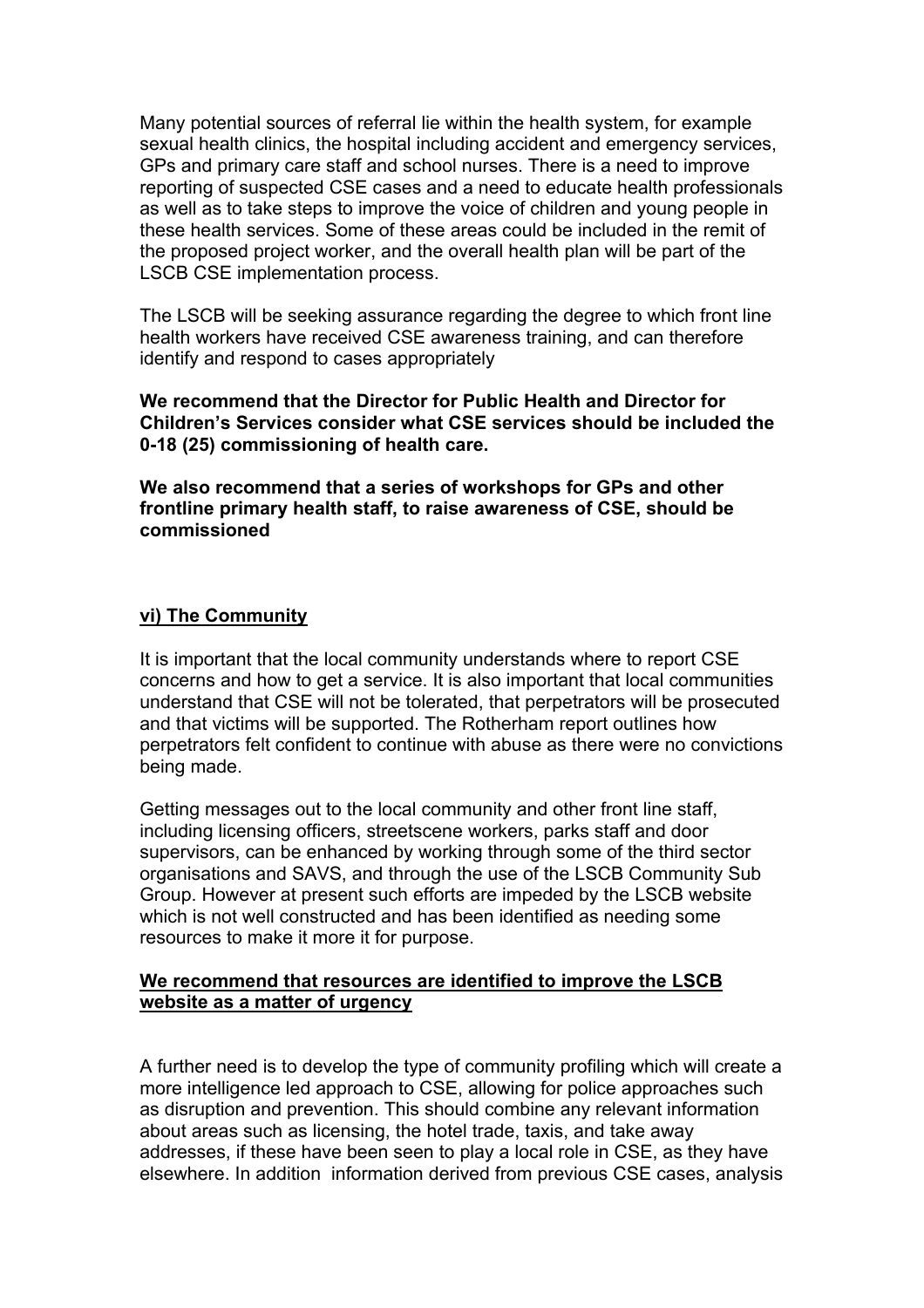of missing return interviews and other relevant sources (eg the MASH once fully established) should enable a local profile to be created, led by the police, to support CSE work.

### **We recommend that it becomes a requirement that the Police undertake this report on an annual basis supported by partnership intelligence**

## **vii) Children's Social Care**

The Jay report outlines how in Rotherham there was a good service for CSE victims provided by "Risky Business' which was an arm of the Local Authority, but this did not interface well with the rest of the Local Authority and partnership services. The key features of Risky Business which made it effective were the degree of engagement understanding and trust which it was able to generate with victims. The backdrop was that child protection services in Rotherham were not working well and were under great pressure.

The situation in Southend is not as it was in Rotherham. Southend has well performing safeguarding services and an effective early help offer. Nevertheless we feel that there is a question as to whether a dedicated multiagency service is called for in respect of CSE victims. This is because there are some unique features needed by this group which include the need to be proactive in uncovering the abuse, and in particular that they may not recognize themselves as being victims; the need to support victims through the court process; and to ensure that appropriate therapeutic support is provided to assist victims in recovering. There is a question about whether such victims will be comfortable using the "front door" of children's social care or whether a more dedicated, more easily accessible front door and more tailored response are appropriate. It is not felt that we can offer the answer to this question at present.

**We recommend that the project officer is charged with investigating these and other issues, referring to experience elsewhere such as Oxford and Rochdale as well as local experience, to make recommendations in due course about the effective shape and location of a more comprehensive CSE service for Southend.**

In respect of Looked After Children, who have been identified by the research as being particularly at risk of CSE through a mixture of their often disturbed past and the ability of CSE perpetrators to target childrens' homes, it is reassuring that in Southend numbers of LAC who go missing (often a sign of possible CSE) are low. In addition Children's Services have instigated thorough checks and liaison with local children's homes and are implementing new DFE guidance which outlines how Local Authorities are to check on the children and young people placed within their LA area by other LA's. There is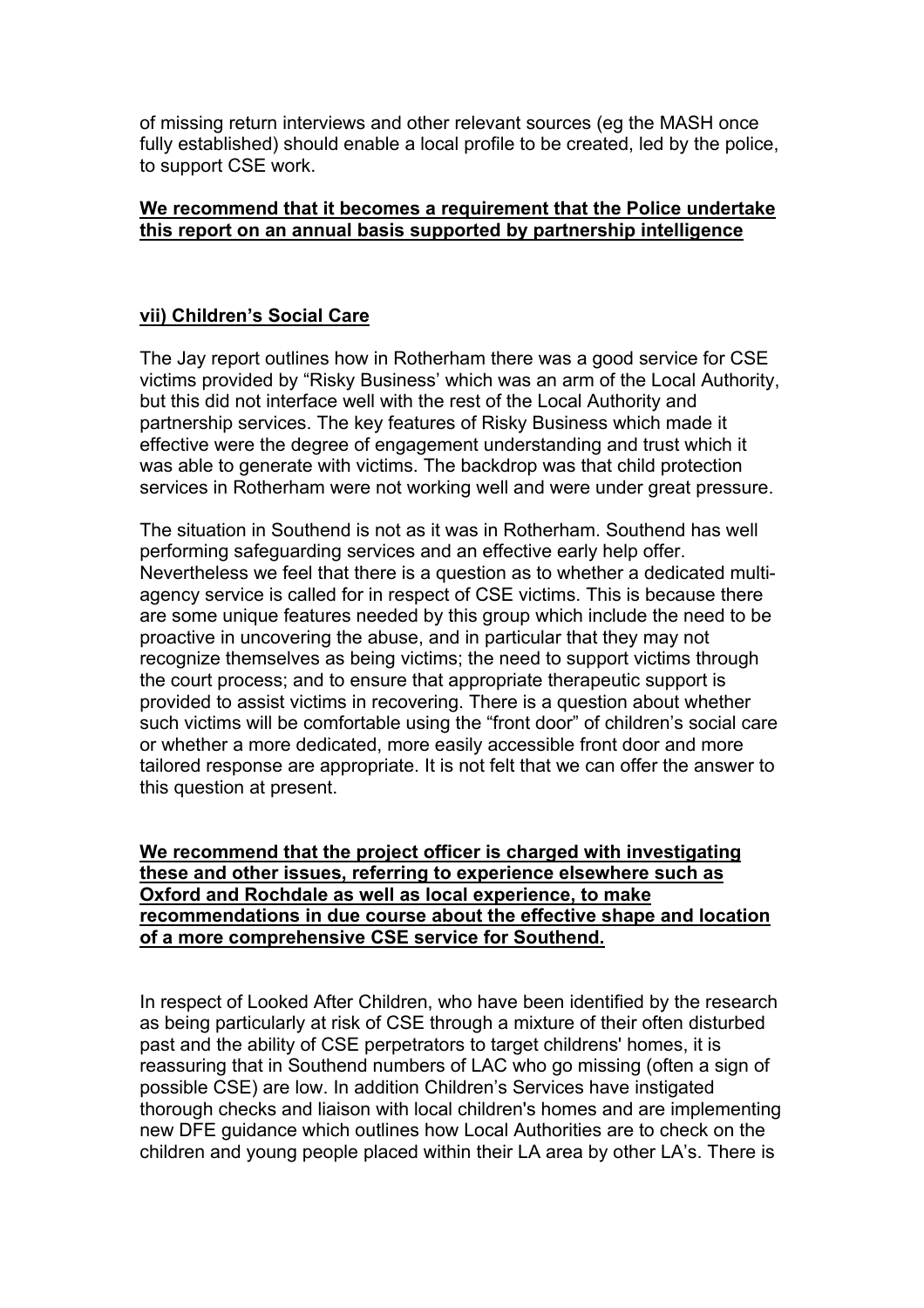a project running currently to address these areas and this will be reported back to the LSCB in due course.

In respect of current cases of children within children's social care managers are not confident that in all cases the risk of CSE will have been given sufficient consideration during assessment.

### **We recommend therefore that all current cases open to CSC of children between the ages of 11 and 18 years are reviewed with a view to the evaluation of potential CSE risks.**

#### **vii) MASH**

Southend has an embryonic MASH currently operating to triage domestic abuse allegations, but this is under review at present with an external team of peer reviewers who are specialist in the MASH process. It is anticipated that the MASH will become more embedded in the general referral process for safeguarding and that it will be located at the front door of this service. As such the MASH will assist in intelligence gathering and identification of CSE and data derived from the MASH should support the intelligence gathering process suggested earlier in this report.

#### **viii) Schools**

Schools have an important role to play in prevention through the modules being delivered as part of PHSE which cover relationships sexual advice etc. In addition experience elsewhere has shown that friends are often instrumental in identifying when a young person is being exploited (especially where they do not perceive that to be the case themselves) so encouraging and supporting schools in this approach is important.

Work is currently being undertaken with schools to support them in the development of the PHSE curriculum, to include awareness of CSE. A programme for schools regarding sexual violence is also being rolled out

### **x) Youth Offending Service**

Youth Offenders may also be victims of CSE and as such the LSCB should receive an annual report from the Youth Offending Service which would include their action plan on CSE.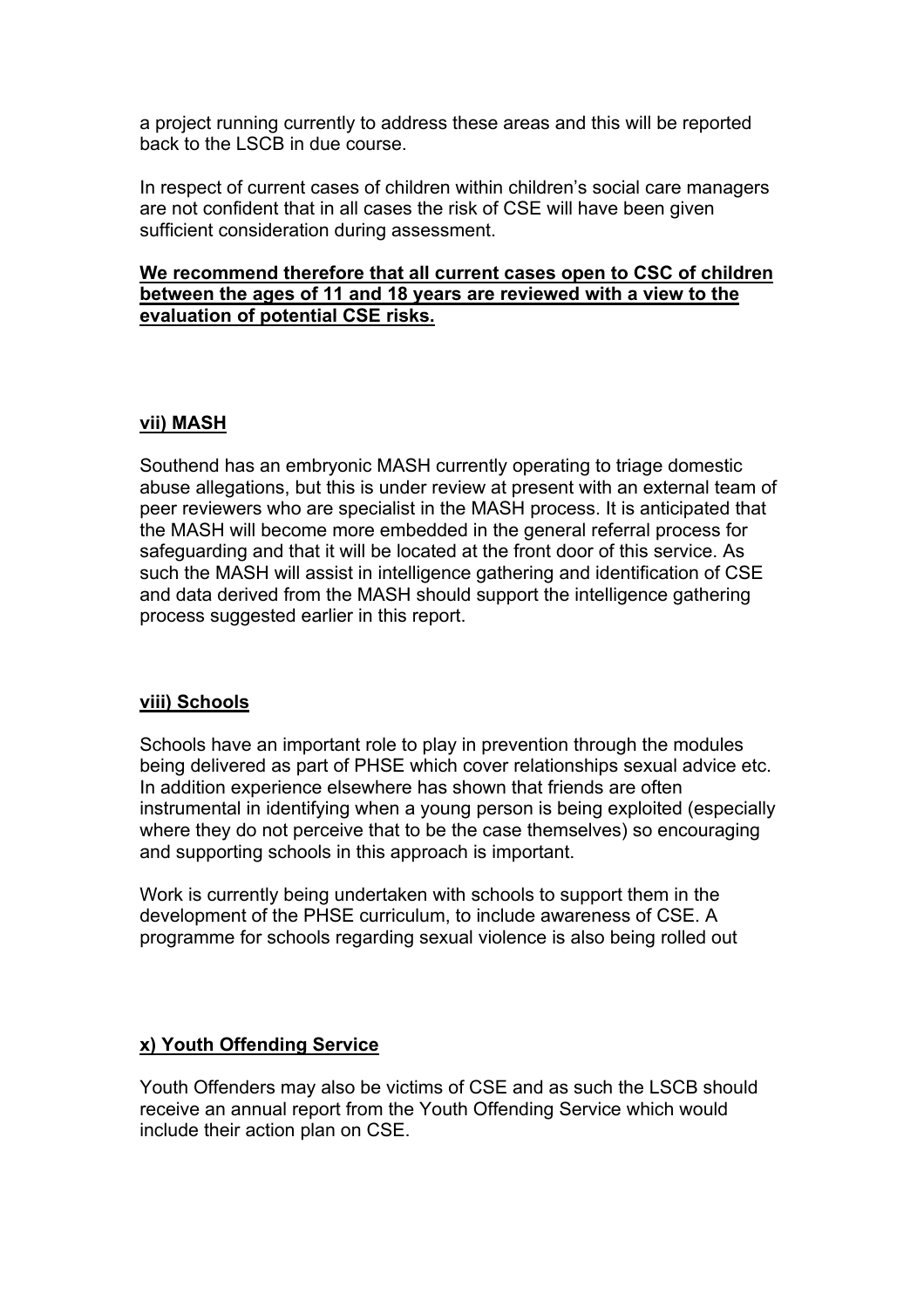## **x) Youth Service**

The Youth Service, including YPDAT and Streets Ahead, has an important role to play in CSE and again at present does not present an annual report to the LSCB detailing its safeguarding work including CSE.

**We recommend therefore that the Youth Offending Service and the Youth Service should both report annually to the LSCB on their safeguarding work, including their plans for supporting an effective CSE service.**

**We recommend therefore that all current cases open to the Integrated Youth Support Service (Youth Service and YOS) of children between the ages of 11 and 18 years are reviewed with a view to the evaluation of potential CSE risks.**

## **xi) Regulatory Services**

The local authority's regulatory services are members of the CSE and Missing Group and have received CSE awareness training specific to their role. CSE training has been provided to SOS bus staff and street pastors and South Essex College training for security personnel will now include awareness of CSE to raise awareness of CSE within the night time economy in Southend. Further work is to be undertaken with hotels and other accommodation providers in the area and taxi driver associations to raise awareness of CSE.

# **Xi) The LSCB**

The role of the LSCB is to co-ordinate and to hold to account the work on CSE. The Jay report outlines that although the Rotherham LSCB was good at issuing procedures and training it was less good at assessing whether these had actually made any difference. The immediate issue is the need to establish via the LSCB how well the CSE work is currently going. As a priority the LSCB should audit the current CSE risk assessments and determine how effective and appropriate these are, making suitable recommendations. It should also receive reports on the issues outlined in this report. The LSCB Annual Report needs to make a statement about CSE and how far this work has gone and what has been achieved, and also outline any resourcing or other issues which need to be addressed in order to improve overall effectiveness of CSE services.

There are two areas which the LSCB has already recognised it needs to improve and for which reports have been commissioned, these are the need to evaluate how well we are listening to children and young people; and how well we are focusing on outcomes in all the work of the children's services.

## **We recommend that these two thematic reports give specific consideration to the issue of CSE within their overall approach to these two areas.**